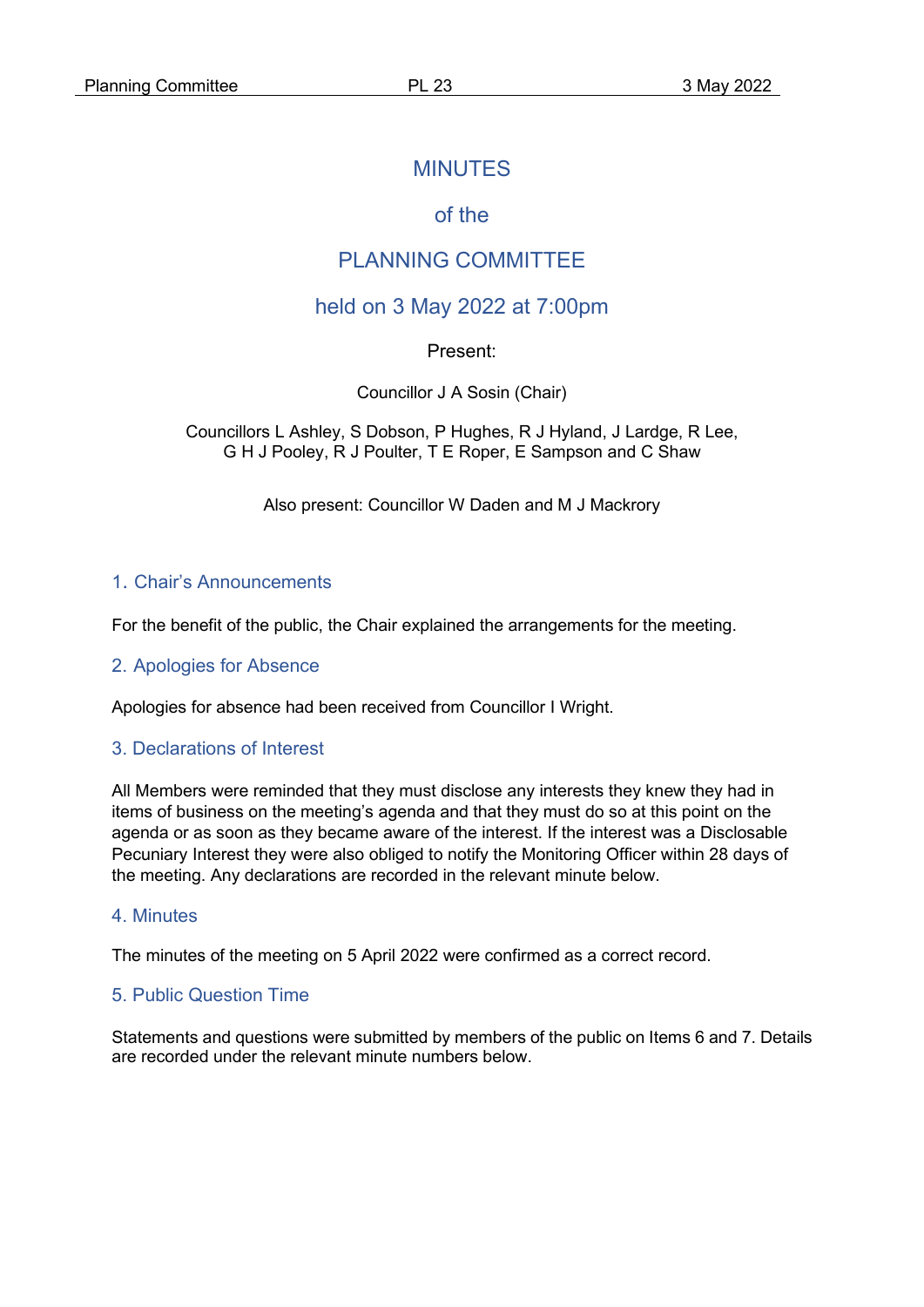# 6. Land East of Hill Road South, Chelmsford – 20/00239/FUL

Councillor G H J Pooley declared a non-pecuniary interest in this item. He spoke as a ward councillor on the application but took no part in its consideration.

The Committee considered an application for the erection of a gas pressure reduction station (GPRS) installation on land to the east of Hill Road South, Chelmsford. The application included associated works for a temporary works compound, a means of enclosure, improvements to the access way, and the provision of a new access road from Hill Road South. Permission was also sought for the provision of a medium pressure/low pressure district governor on land adjacent to Wharf Road.

Seven local residents had submitted written statements to the meeting objecting to the application and three attended to put them in person. The objections cited concerns about increased noise and odour, loss of visual amenity, loss of trees and habitat, and potential contamination of the allotment land on which the development would be carried out. They also questioned why other potential sites had been discounted as suitable, why some parts of the ecology report associated with the application had been redacted, whether the results of further habitat surveys should be awaited before the application was decided and whether development should be permitted on statutory allotments. The ward councillor who spoke on the application reiterated a number of the concerns made by the residents.

Responding to those concerns and questions from members of the Committee, officers said that:

- Some parts of the ecology report published on the Council's website had been redacted for data protection reasons and to remove any reference to badgers on the site
- Further surveys of reptiles and bats had been carried out in April, as a result of which the applicant had agreed to retain eight trees between the GPRS and the Lockside residences that had been due to be removed. An ecologist would also be on site to ensure that there was no disturbance to bats during the works
- In terms of alternative sites, the application needed to be considered on its own merits and it was not for the Council to suggest that other sites might be more suitable. The applicant had considered other sites but had ruled them out owing to a number of constraints at each. The Ardleigh site had been mentioned in the report to the meeting because it was comparable to the one planned at Chelmer Waterside and could form a basis for assessing the likely noise levels
- Any allotment plots lost as a result of the development would be replaced and the Chelmer Waterside Development Framework set out a commitment to increase overall the number of allotments on the wider development site
- The GPRS was a sealed system and the applicant was confident that there would be no contamination of the site. The system would, however, be constantly monitored
- The assessment of potential noise from the equipment carried out by the applicant's noise consultant had taken into account the cumulative effect of noise emissions from more than one source and had indicated that levels at residents' properties would be acceptable
- The concerns expressed by Essex Waterways about access to the south side of the canal near the district governor would be overcome by the removal of the present fencing, improving accessibility to the waterway.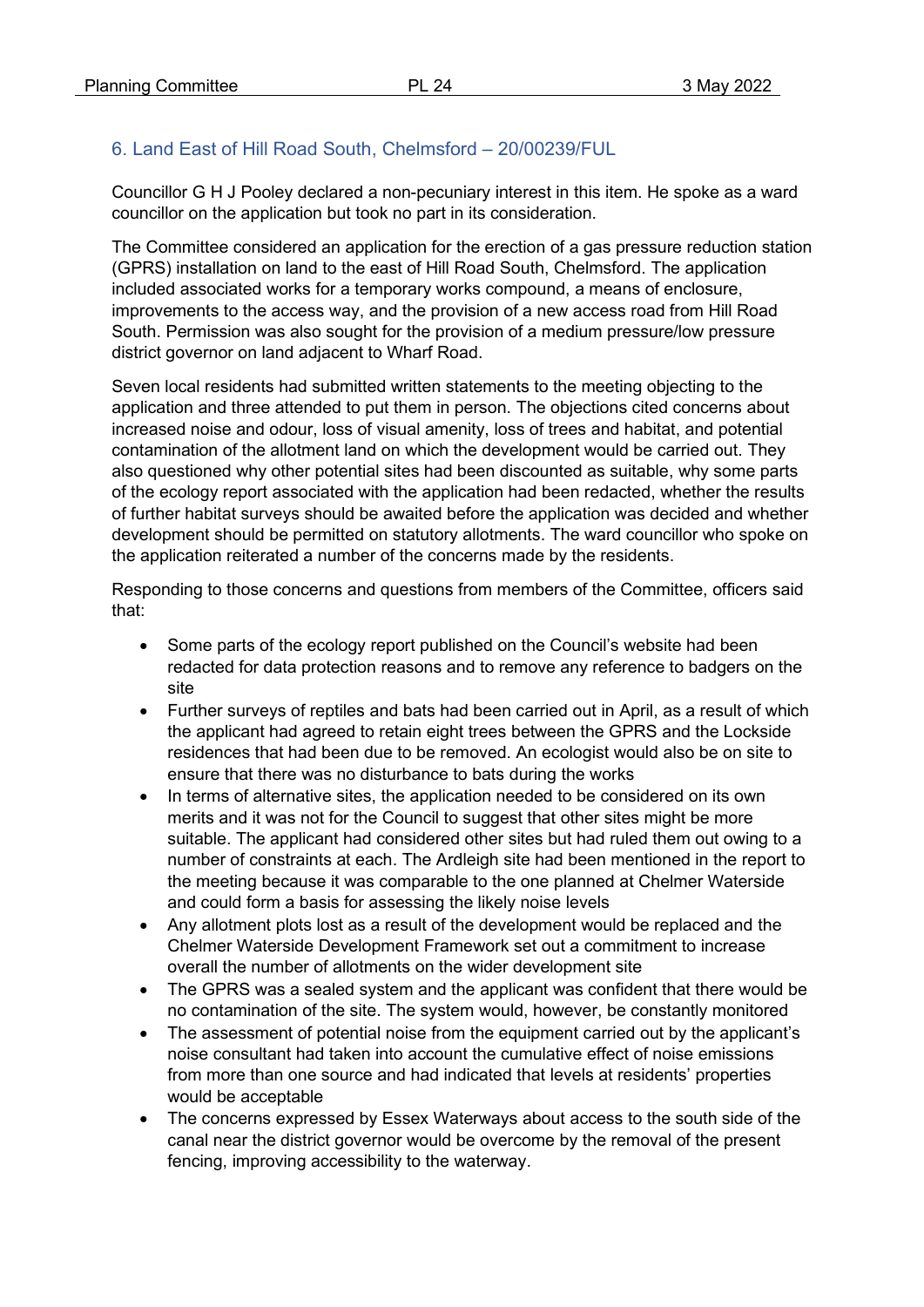The Committee was of the view that the applicant had taken reasonable steps to mitigate the effects of the proposed development and to overcome the concerns expressed during the consultation on the application. It therefore concluded that there were no grounds on which to refuse the application.

RESOLVED that planning application 22/00239/FUL in respect of land to the east of Hill Road South, Chelmsford be approved subject to the conditions detailed in the report to the meeting.

(7.04pm to 7.53pm)

### 7. Broomfield Mill, Mill Lane, Broomfield – 21/01399/FUL

An application had been received for the construction of a residential annexe in the rear garden of Broomfield Mill, Mill Lane, Broomfield.

The applicant attended the meeting to speak in support of the application, as did a ward councillor for the area. Both argued that the application site had been incorrectly classified as functional flood plain, Flood Zone 3B, that the site had been occupied and developed for centuries without any serious flooding problems, that this development would have no material effect on the risk of flooding and that the applicant was willing to replace any lost flood plain elsewhere on the property. It was also argued that the development would provide additional accommodation and that the Council had discretion to approve the development notwithstanding the flooding classification.

Officers informed the Committee that the Strategic Flood Risk Assessment carried out as part of the adopted Local Plan had identified this site as lying within fluvial Flood Zone 3B, the area at highest risk of flooding, on which no new development would be permitted unless there were material planning considerations to justify otherwise. The Environment Agency concurred with that classification and had said that the applicant had provided no evidence to successfully challenge it. Without that evidence, the Council was required to determine the application in the light of its Local Plan classification.

The Committee accepted that no evidence to overturn the classification of the site in the Local Plan had been provided by the applicant and therefore the Council had no option other than to refuse the application.

RESOLVED that planning application 21/01399/FUL in respect of Broomfield Mill, Mill Lane, Broomfield, Chelmsford be refused for the reasons detailed in the report to the meeting.

(7.53pm to 8.38pm)

### 8. 259 Baddow Road, Great Baddow, Chelmsford – 22/00274/FUL

The Committee had before it an application in respect of 259 Baddow Road for a two storey side extension and a single storey side/rear extension, raising the height of the existing rear first floor external walls and adding a new pitched roof.